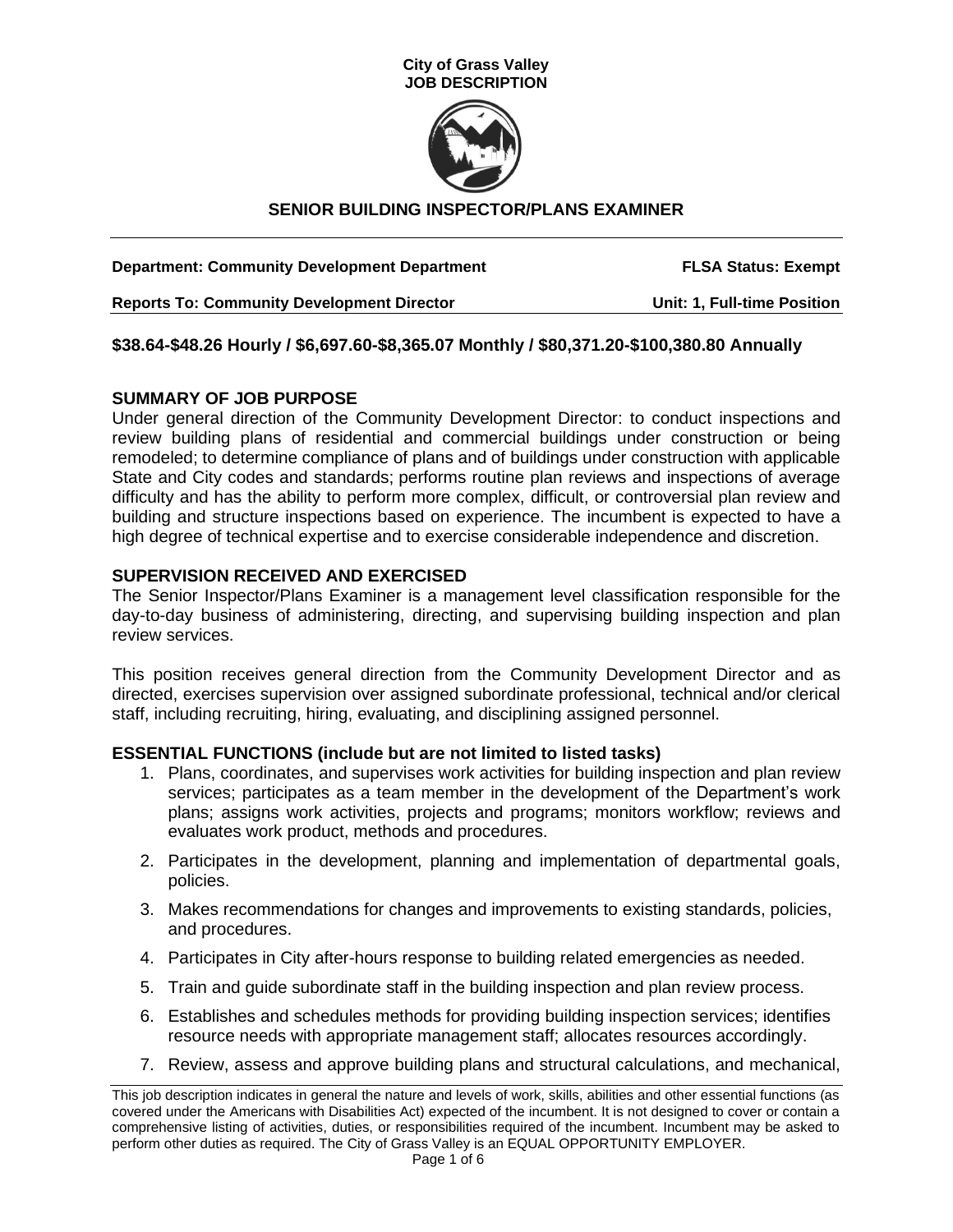

# **SENIOR BUILDING INSPECTOR/PLANS EXAMINER**

electrical, and plumbing plans for completeness and compliance with all applicable local and State codes. Ensures a comprehensive and efficient plans examination process is conducted.

- 8. Conduct field inspections of buildings during construction or remodeling for compliance with all applicable local and State codes and approved plans and specifications; set up inspection schedules and routes and travel to field sites; approve completed work or note corrections to be made; prepare correction letters and inspection reports.
- 9. Inspects residential, commercial, and industrial buildings in various stages of progress against plans or specifications to ascertain code compliance for structural, electrical, plumbing, mechanical, handicapped accessibility, and energy installations; issues stop work orders in situations of deliberate or negligent noncompliance; maintains records of inspections made and actions taken.
- 10. Responds to inquiries in person and/or over the phone from builders, contractors, developers, property owners, and tenants regarding specific code requirements.
- 11. Interpret and explain applicable building codes, Division policies and procedures to the public; assist the public at the public counter and/or by telephone in the processing of permits and applications; confer with engineers, architects, contractors, manufacturers, and owners regarding complex and difficult technical issues.
- 12. Reviews model codes and recommends appropriate modifications for local adoption; prepares code interpretations and assists in formulating Department's policy for the application of code requirements.
- 13. Consults with contractors, architects, and engineers regarding structural safety requirements or building design.
- 14. Prepares correction letters, detailed reports on building conditions and violations, and inspection reports; carries negligent cases through prosecution channels in situations of non-compliance.
- 15. Coordinates plan review/inspection activities with other agencies which may be investigating zoning or building laws.
- 16. Performs general administrative work as required, including but not limited to preparing reports and correspondence, entering computer data, etc.
- 17. Maintains records and files of permits, plan reviews and inspections made.
- 18. Maintains current knowledge of new construction methods, materials, and techniques and codes and regulations.
- 19. Represents the Building Division to outside groups and organizations; participates in outside community and professional groups and committees; provides technical assistance as necessary.

This job description indicates in general the nature and levels of work, skills, abilities and other essential functions (as covered under the Americans with Disabilities Act) expected of the incumbent. It is not designed to cover or contain a comprehensive listing of activities, duties, or responsibilities required of the incumbent. Incumbent may be asked to perform other duties as required. The City of Grass Valley is an EQUAL OPPORTUNITY EMPLOYER.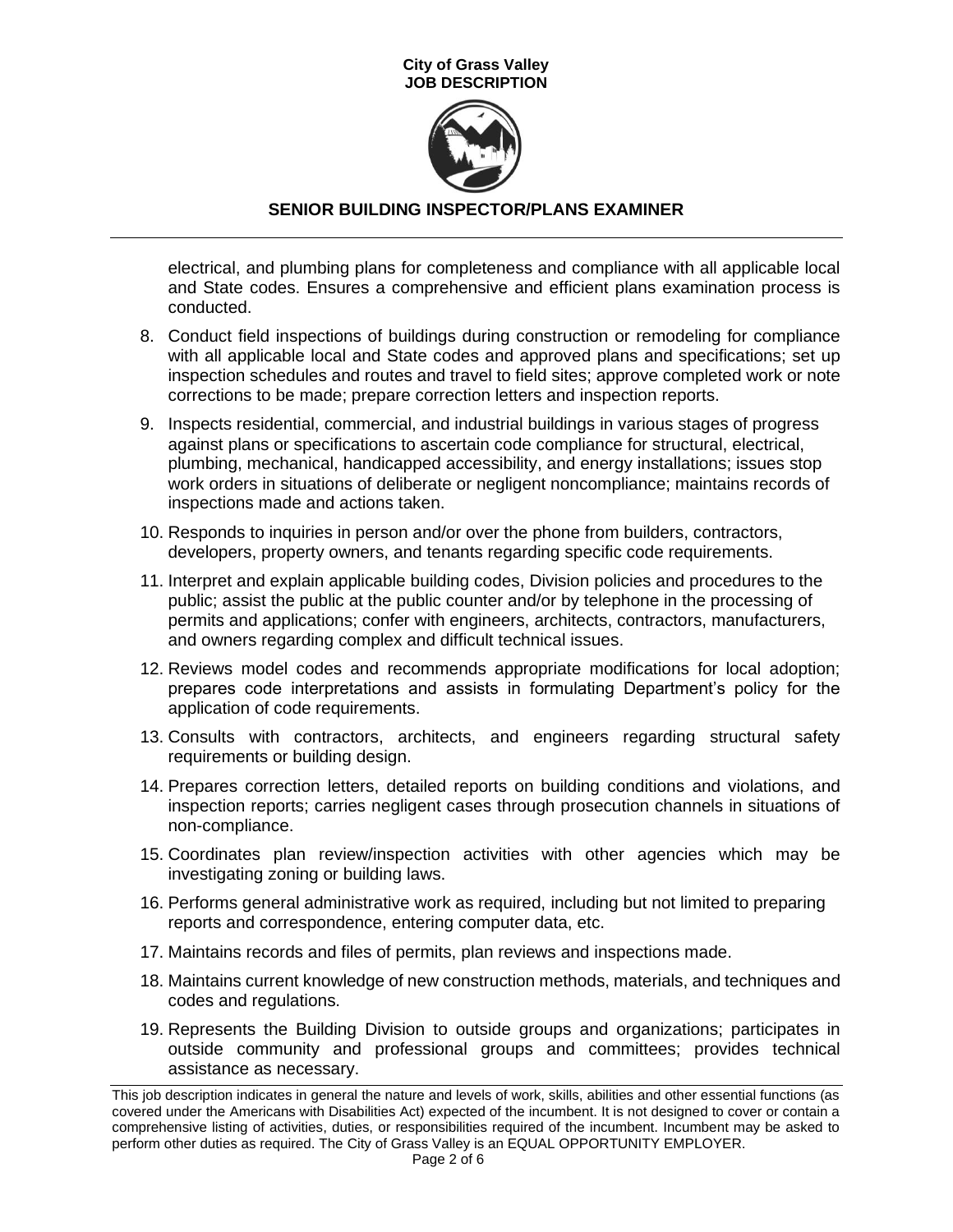

# **SENIOR BUILDING INSPECTOR/PLANS EXAMINER**

- 20. Build and maintain positive working relationships with co-workers and the public using principles of good customer service.
- 21. Establishes and maintains positive working relationships with representatives of community organizations, state/local agencies, consultants, contractors, City management and staff, and the public.
- 22. Performs related duties as assigned.

# **KNOWLEDGE, SKILLS AND ABILITIES:**

Knowledge of:

- 1. Principles and practices of organization, administration, personnel, and budget management.
- 2. Advanced plan check and inspection methods, building related codes and ordinances including the California Building, Electrical, Plumbing, and Mechanical Codes.
- 3. Pertinent federal, state, and local laws, codes, and regulations including the International Building, Plumbing, Mechanical, Electrical and Fire Codes and their administration.
- 4. Principles of structural design, engineering, mathematics, and architectural plan review.
- 5. Traditional and contemporary methods, plans, materials, tools, and equipment used in all aspects of building construction including, plumbing, carpentry, electrical and mechanical.
- 6. Modern office procedures, methods, and computer equipment.
- 7. Safety and safe working practices for building inspection work.
- 8. Methods and techniques of supervision, employee evaluation, training and motivation.

Skills in:

- 1. Interpreting and complying with provisions of applicable codes, ordinances and regulations enforceable by the City;
- 2. Applying laws, regulations, codes and departmental policies;
- 3. Recognizing, prioritizing and accomplishing needed tasks;
- 4. Researching, preparing and writing clear and concise letters and reports.

Ability to:

- 1. Coordinate and direct a comprehensive building code administration and enforcement program including plans examination and building inspection services and activities.
- 2. Train and guide staff in plan review/inspection activities, safety, and interpretation of codes, ordinances, regulations, procedures, policies, and practices; observe and problem solve building inspection activities; remember rules, explain, and interpret policies.
- 3. Review plans and specifications for building related construction and determining practicability of plans, compliance with plans and validity of permits; read and interpret

This job description indicates in general the nature and levels of work, skills, abilities and other essential functions (as covered under the Americans with Disabilities Act) expected of the incumbent. It is not designed to cover or contain a comprehensive listing of activities, duties, or responsibilities required of the incumbent. Incumbent may be asked to perform other duties as required. The City of Grass Valley is an EQUAL OPPORTUNITY EMPLOYER.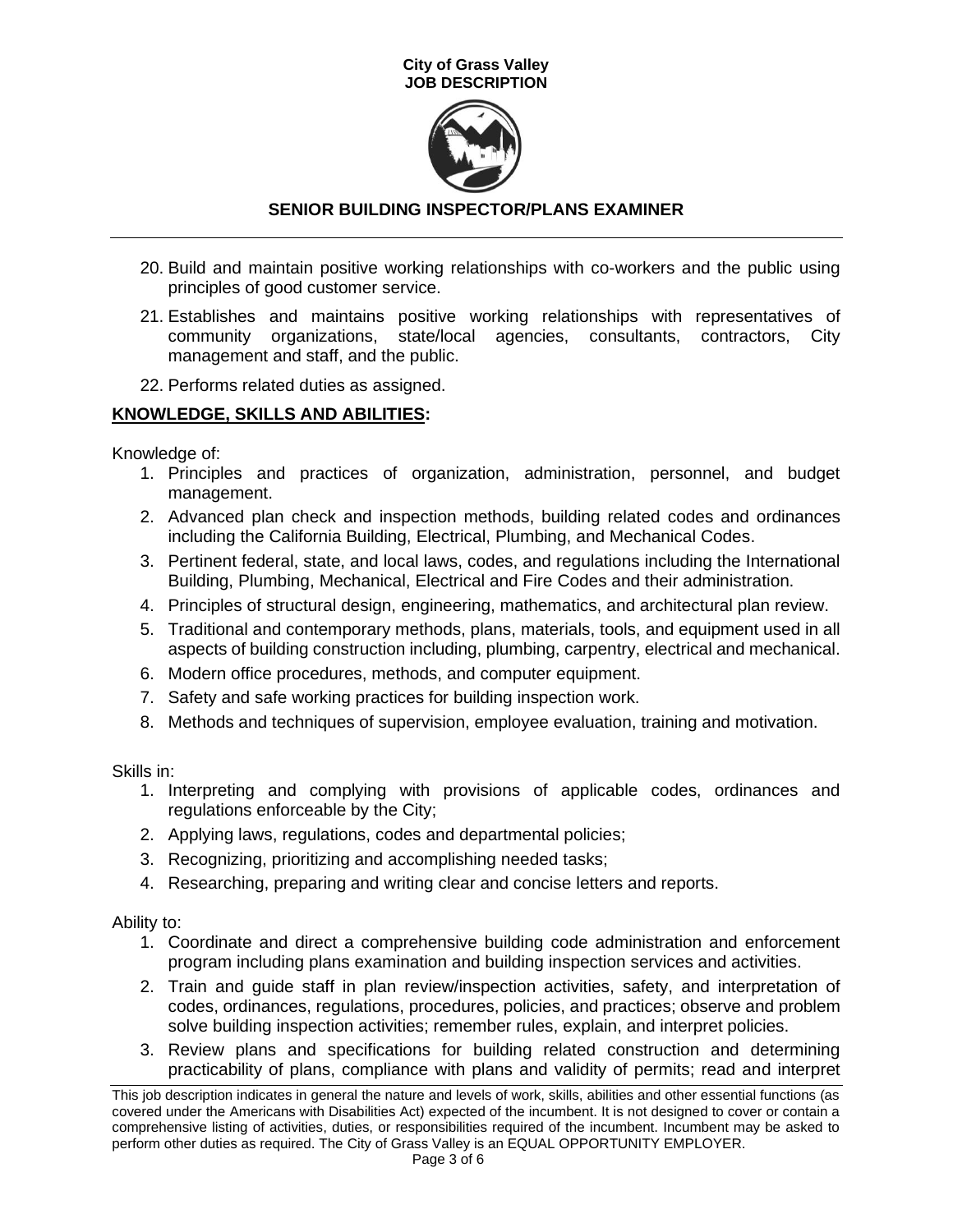

# **SENIOR BUILDING INSPECTOR/PLANS EXAMINER**

plans and specifications and detecting deviations from approved plans.

- 4. Conduct thorough and accurate plan reviews/inspections enforcing a wide range of building, zoning, and related codes.
- 5. Evaluate, develop and implement Division, Departmental and City policies, and procedures.
- 6. Communicate clearly and concisely, orally and in writing; maintain accurate records and prepare clear, concise reports and documentation.
- 7. Plan, organize, direct, establish and maintain cooperative relations with City staff as well as public and private organizations.
- 8. Plan and organize efficient and effective work schedules.
- 9. Read and interpret maps, sketches, drawings, specifications and technical manuals.
- 10. Oversee contracts.
- 11. Represent the interests of the City in the community and at meetings as required.
- 12. Operate personal computers and related software programs, specifically software to assist in the operation of building inspection and plan review functions.
- 13. Interpret, explain and apply applicable laws, codes and regulations.
- 14. Organize, prioritize and follow up on work assignments.
- 15. Work independently and as part of a team.
- 16. Observe safety principles and work in a safe manner.
- 17. Communicate clearly and concisely, both orally and in writing.
- 18. Establish and maintain effective working relationships.

## **QUALIFICATIONS**

To perform this job successfully, the incumbent must be able to perform each of the essential duties satisfactorily. Reasonable accommodations may be made to enable incumbents with disabilities to perform the essential functions. The requirements listed are representative of the knowledge, skill and/or ability required.

## **PHYSICAL REQUIREMENTS**

- 1. Must be free from any physical, emotional or mental condition which might adversely affect the ability to perform essential job duties.
- 2. Mobility to traverse uneven terrain, periodically standing, stooping, bending, climbing ladders, and kneeling to perform site inspections; vision to read handwritten and printed material and a computer screen; color vision to inspect electrical wiring; hearing and speech to communicate in person and by telephone; smell to detect gas or sewage leaks; touch to determine hot and cold water fixtures; manual dexterity to operate calculators, cameras, computers, grasp tools, and inspect electrical devices; ability to lift and carry items weighing up to 30 pounds such as tools, files, books or boxes of paper for distances

This job description indicates in general the nature and levels of work, skills, abilities and other essential functions (as covered under the Americans with Disabilities Act) expected of the incumbent. It is not designed to cover or contain a comprehensive listing of activities, duties, or responsibilities required of the incumbent. Incumbent may be asked to perform other duties as required. The City of Grass Valley is an EQUAL OPPORTUNITY EMPLOYER.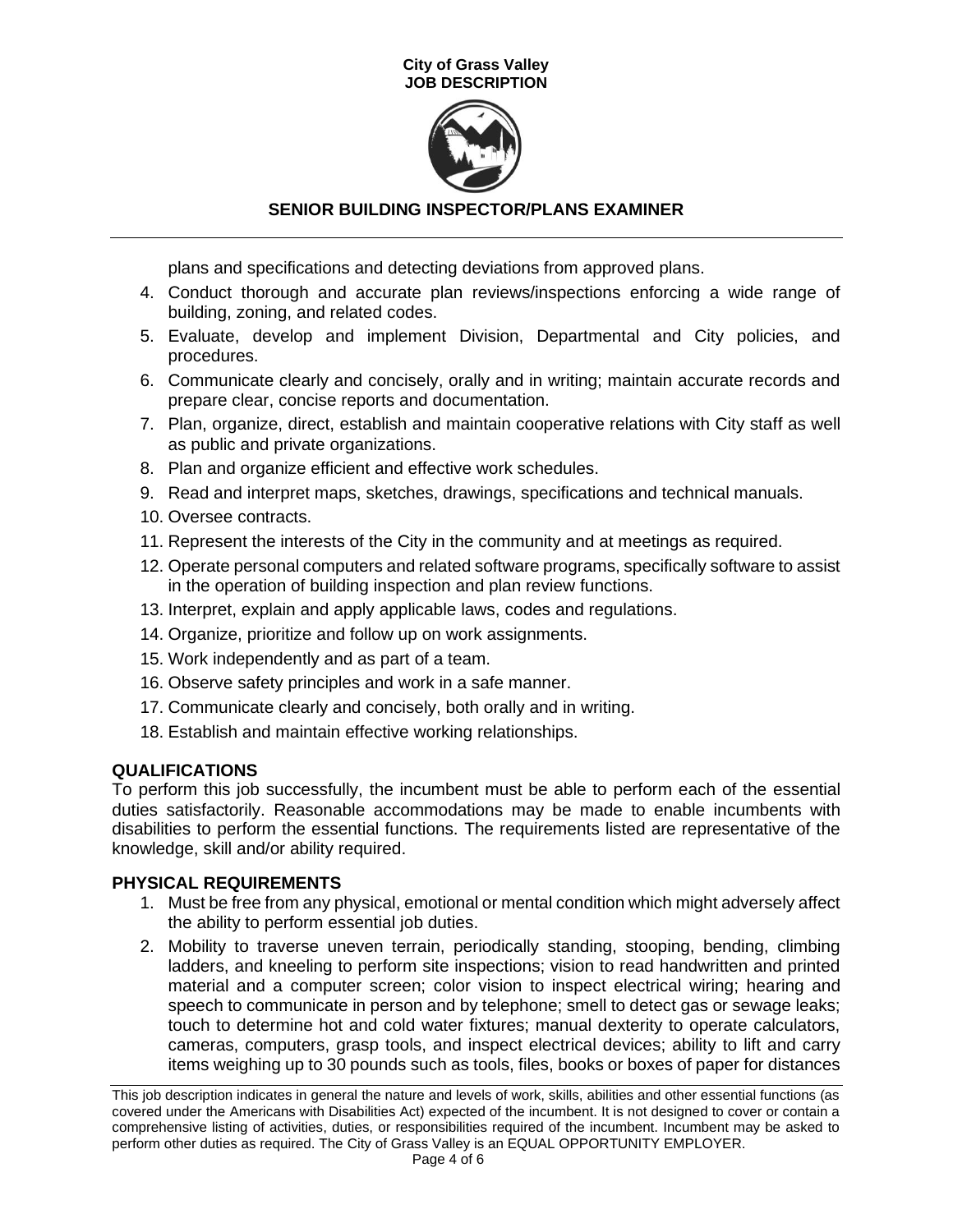

# **SENIOR BUILDING INSPECTOR/PLANS EXAMINER**

up to 100 feet. Working in exposure to various weather conditions. Some accommodations may be made for some physical demands for otherwise qualified individuals who require and request such

## **EDUCATION AND EXPERIENCE**

A typical way to obtain the knowledge and skills is:

- 1. High School Diploma; Associate's Degree from an accredited college or university with course work in building inspection, construction, engineering, architecture or related field is desirable.
- 2. Three years of increasingly responsible experience in building or structural design, construction, plan check, or inspection, or as a journey-level building inspector or plans examiner.

# **CERTIFICATES, LICENSES AND REGISTRATIONS**

- 1. Possession of a valid California Driver's License and a satisfactory driving record is a condition of initial and continued employment.
- 2. Possession of an ICC (International Code Council) Residential and Commercial Building, Electrical, Mechanical, or Plumbing Inspector Certificate
- 3. Within one year of hire, possession of an ICC (International Code Council) Plans Examiner Certificate.

This job description indicates in general the nature and levels of work, skills, abilities and other essential functions (as covered under the Americans with Disabilities Act) expected of the incumbent. It is not designed to cover or contain a comprehensive listing of activities, duties, or responsibilities required of the incumbent. Incumbent may be asked to perform other duties as required. The City of Grass Valley is an EQUAL OPPORTUNITY EMPLOYER.